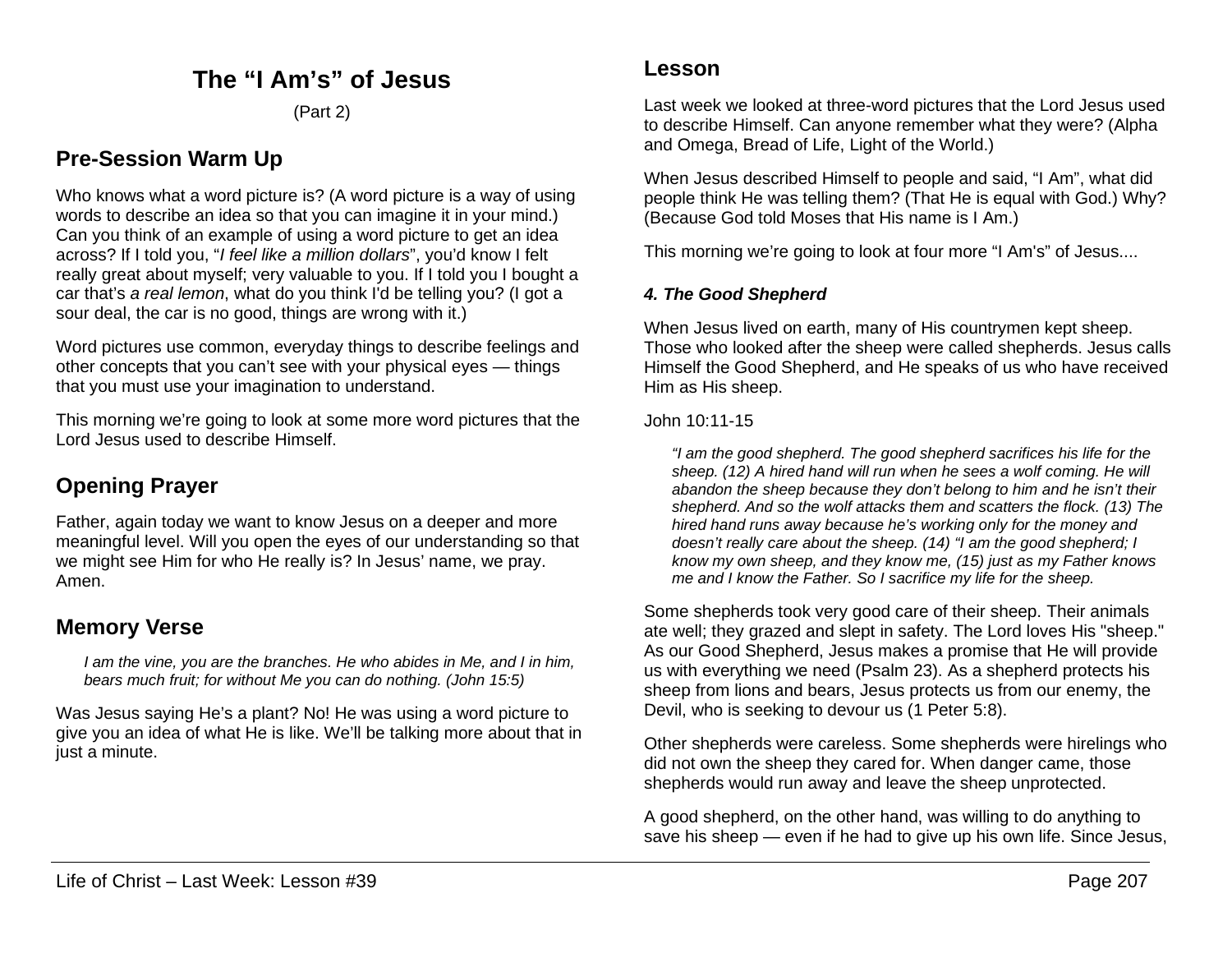your Good Shepherd, gave His life on the cross to pay for your sin, you can surely trust Him to stay with you throughout your life, supplying all your needs (Hebrews 13:5, 6)

#### *5. The Door*

Jesus compared Himself to the door or gateway into a sheep pen.

John 10:6-10

*Those who heard Jesus use this illustration didn't understand what he meant, (7) so he explained it to them: "I tell you the truth, I am the gate for the sheep. (8) All who came before me were thieves and robbers. But the true sheep did not listen to them. (9) Yes, I am the gate. Those who come in through me will be saved. They will come and go freely and will find good pastures. (10) The thief's purpose is to steal and kill and destroy. My purpose is to give them a rich and satisfying life.*

At night the sheep were kept in a pen that had only one opening. There was no gate (or door) across that entrance. The shepherd himself would lie in the opening — he became the door. Then no one could go in or out of the pen unless they went by him. The sheep were safe as long as the shepherd was at the gate. Jesus is the only One who can grant us entrance into the kingdom of heaven. Once you are in His kingdom, you can rest safely, knowing that Jesus is your protector. He has also promised to be your Provider.

#### *6. The Way, the Truth, and the Life*

Jesus is the only way to God.

John 14:6

*Jesus told him, "I am the way, the truth, and the life. No one can come to the Father except through me.*

When you go on a trip, you have to choose the right roadway to travel so that you can reach the place you want to go. Jesus calls Himself the *Way* because only by accepting Him as Savior can we reach heaven.

The Lord calls Himself the *Truth* because He was the only human being who completely understood, spoke, and lived truth. During His life on earth, He lived out the teachings of God's Word perfectly.

Jesus calls Himself the *Life* because He brings life to our spirits, which start out as dead in sin. Jesus told Nicodemus, "*you must be born again*." Spiritual life enables us to live each day pleasing to God. And because we have this new life, we will join the Lord in heaven forever.

#### *7. The Vine*

Jesus tells us that He is the Vine, and we are the branches.

John 15:5

*"Yes, I am the vine; you are the branches. Those who remain in me, and I in them, will produce much fruit. For apart from me you can do nothing.*

The vine is the main stem of a grape plant. It alone gives life and nourishment to the branches. Unless a branch is growing on the vine, it cannot live or produce fruit. Apart from Jesus, we do not have eternal life. Nor can we accomplish anything for Him. Without Jesus, we can do nothing.

One day one of Jesus' disciples asked Him to show them the Father.

John 14:8-11

*Philip said, "Lord, show us the Father, and we will be satisfied." (9) Jesus replied, "Have I been with you all this time, Philip, and yet you still don't know who I am? Anyone who has seen me has seen the Father! So why are you asking me to show him to you? (10) Don't you believe that I am in the Father and the Father is in me? The words I speak are not my own, but my Father who lives in me does his work through me. (11) Just believe that I am in the Father and the Father is in me. Or at least believe because of the work you have seen me do.*

When Jesus described Himself with the words "I Am", He was telling people that He is equal with God.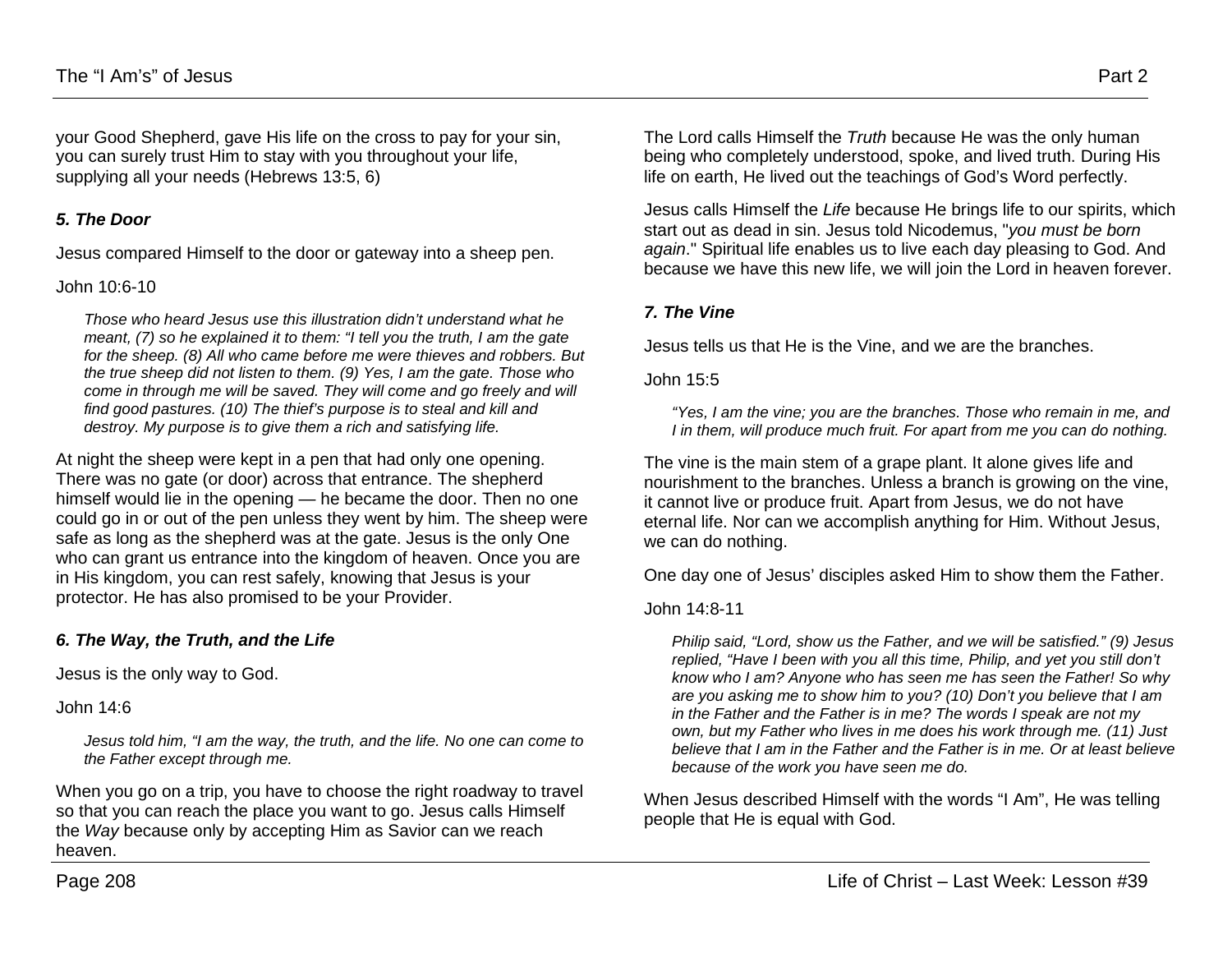#### John 10:30-31

*The Father and I are one." (31) Once again the people picked up stones to kill him.*

There was no doubt in the people's minds that He was telling them that He is none other than God Himself. Some people reacted in a negative way and tried to kill Him when He'd tell them who He was.

What do you think? Was Jesus the "I Am"?

# **Closing Prayer**

Jesus, thank You for using so many great word pictures to describe Yourself to us. We can understand what it means when you say You are the door. We know You're not saying that you are a piece of wood that swings on a hinge, but that You are truly the only One who can grant us entrance into the kingdom of heaven. When You use word pictures to describe Yourself to us, it gives us a deeper understand of who You are. We always want to abide in You like a branch attached to a vine. In Jesus' name. Amen.

# **Learning Activities**

## **Craft Corner**

Have children draw pictures of the four ways Jesus described Himself in today's lesson: Shepherd, door, way (road or path), and vine. As they work on their pictures have them explain how Jesus is like these things.

## **Game Center**

Have the children work on the "I Am's" of Jesus worksheet or send it home as a "Take Home" paper.

Use the following questions in a game of your choice:

- 1. When Jesus said, "*I am the Alpha and the Omega*" what does that tell you about God? (He's the beginning and the end; He has always existed.)
- 2. When Jesus said, "*I am the bread of life*" what does that tell you about God? (Only God can satisfy the hunger of your soul.)
- 3. When Jesus said, "*I am the light of the world*" what does that tell you about God? (He shows us the darkness of our sin and shows us the right way to live.)
- 4. When Jesus said, "*I am the good shepherd*" what does that tell you about God? (He protects us from our enemy — the Devil, watches over us, and provides for our spiritual needs.)
- 5. How did Jesus prove that He was a good shepherd? (He gave His life on the cross to pay for our sin.)
- 6. Why did Jesus compare Himself to the door or gateway to a sheep pen? (He is the only One who can grant us entrance into the kingdom of heaven.)
- 7. Explain what Jesus meant when He said, "*I am the way, the truth, and the life*?" (He is the only way into God's kingdom.)
- 8. What did Jesus mean when He said, "*I am the vine, you are the branches*?" (Apart from Jesus, we do not have eternal life; we'd be dead in our sins.)
- 9. Why do you know that Jesus is God? (He told us that He and the Father are one. And, because He rose from the dead, we can believe what He tells us.)
- 10. What are some word pictures Jesus used to describe Himself? (Bread, light, good shepherd, door, the way, vine)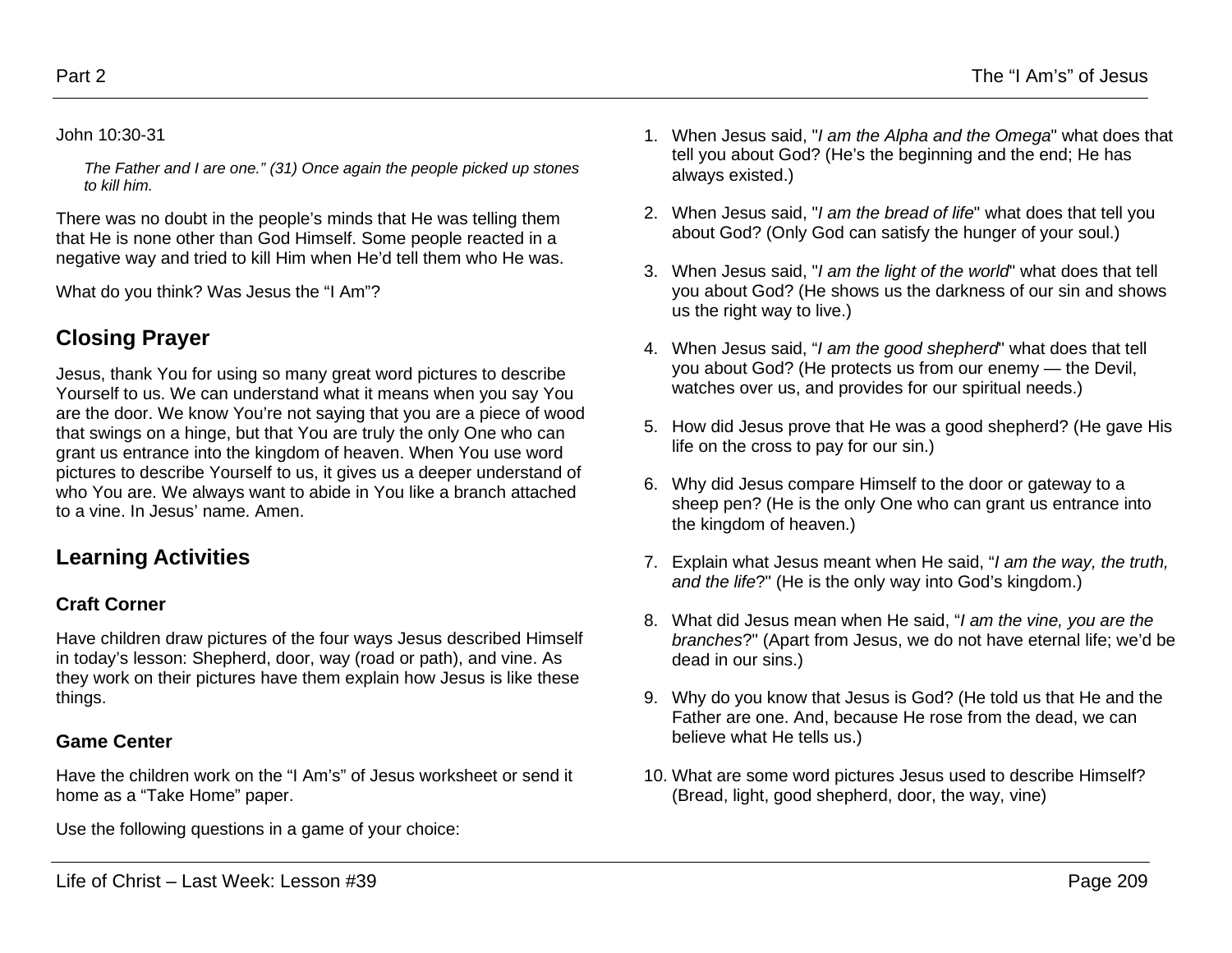11. If Jesus and the Father are one God, what are some qualities about God that you have learned as you have gotten to know Jesus better? (God will always be there for me. He will always provide for me and protect me from evil...)